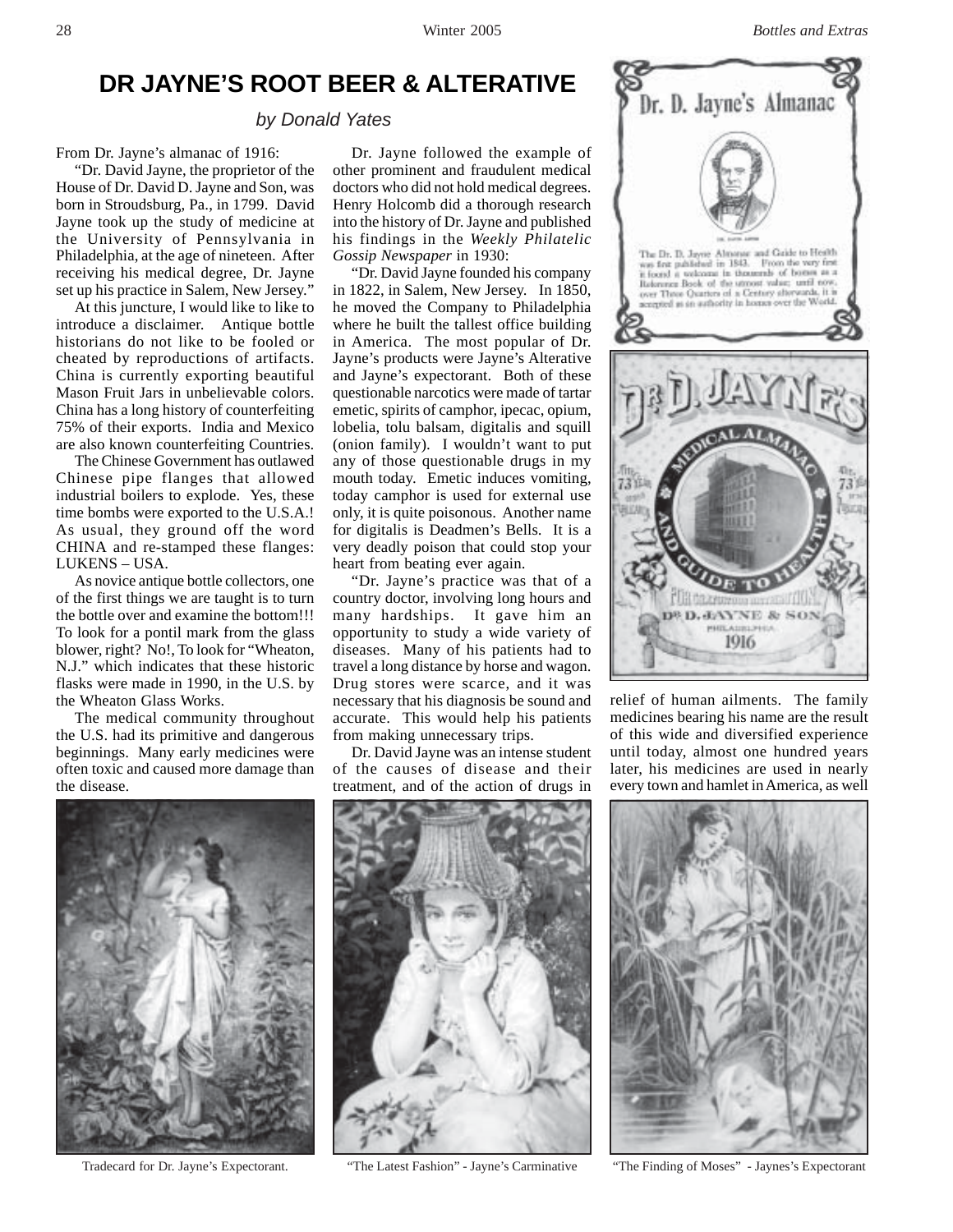

"My Mamma" - Jayne's Expectorant "Puppy Time" - Dr. Jayne's Tonic

as in many foreign countries. Dr. Jayne's reputation has thus been perpetrated through his family medicines beyond his most sanguine expectations.

"During the past century, science has presented to civilization, many beneficial discoveries in the field of medicine, chemistry, and physics. Therefore, it is with pride to state that while the formulas of Dr. Jayne's Family Medicines are essentially the same as the originals, the methods of blending have been improved in accordance with the most efficient methods.

"The drugs used in Dr. Jayne's medicines are today recognized in major test books in the medical schools in our country.

"What could be better proof of the effectiveness of the principles of the original formulas, a century old, than to have modern doctors claiming the same therapeutic relief for the ingredients involved as claimed by Dr. Jayne? He made no claim that any of his medicines were perfect or that they were the best suited for every patient, but he has confidence in the belief that they would prove beneficial in the majority of cases.

"The management of Dr. Jayne and Son has never left the control of the immediate family, who have endeavored, while retaining the basic principles of his remedies, to keep them abreast with the best thought of modern medical science and thus maintain for their products, a standard of quality and purity."

## **A Word to all Readers:**

From David Jayne – M.D. 242 Chestnut Street Philadelphia, Pa. – December, 1865: "Dr. David Jayne's Family Medicines are compounded with great care, expressly



for family use, and in accordance with my original prescriptions, using a long practice, without the most distant idea of extending them beyond those limits. In consequence, however, of the remarkable success attending their use in the treatment of diseases, they became very popular and were re-ordered many times, so that I find it necessary to prepare them in much larger quantities in order to meet the constant demand.

"This demand has been continually increasing until there is now hardly a town or hamlet on this continent in which they are not used to a greater or less extent.

"I would remark that I was a student in one of the premier medical institutions in the United States – the University of Pennsylvania, and have over thirty-seven years experience in an extensive and diversified practice, by which many



"The Morning Prayer" - Jayne's Vermifuge "The Talking Well" - Dr. Jayne's Tonic

opportunities were afforded me of acquiring a knowledge of diseases and remedies best calculated for their treatment.

"The public have, therefore, a guarantee that the formulas of these medicines are based upon strictly scientific principles, by one thoroughly acquainted with the medicinal qualities and effects of each ingredient separately, and of their combined influence when chemically united; by one also having a knowledge of the structure of the human system, and of the functions of each organ, both in its healthy and diseased condition.

"I can therefore recommend these preparations with the greatest confidence, being fully persuaded from past experience that they will give very general if not universal satisfaction; but at the same time I do not pretend to assert that they are 'cure alls.'

Nor that they are in all cases and under all circumstances, absolutely infallible. Yet, I can truly say I am unacquainted with any combination of medicines, which have been so uniformly successful as these in the treatment of the various diseases for which I have recommended them.

"The use of these family medicines is not confined to the illiterate and credulous, for innumerable persons of intelligence and character, occupying the most prominent stations in society, too honest to them in the highest terms of praise for the consistency of their success in subduing diseases. But discarding all other considerations, I, in conclusion, earnestly desire all to carefully read, examine and determine for themselves the value of my assertions."

David Jayne – MD 1865

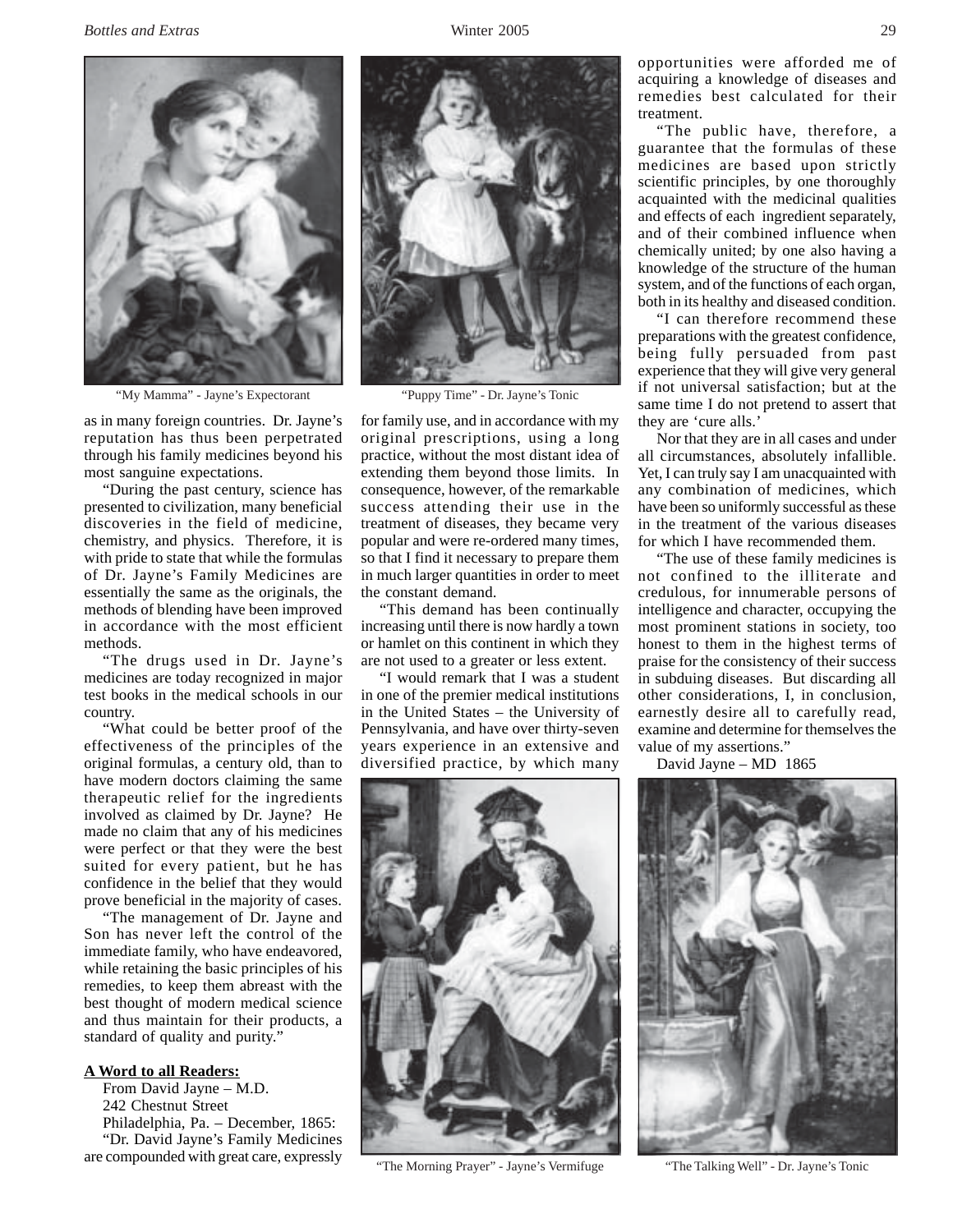## **DR. DAVID JAYNE & HIS LIFE WORK**

From Dr. Jayne's 1916 Almanac:

"There is a broad distinction between remedies: one class is made and then forced upon the market in the expectation that it will find a demand. The other class is made for limited use and finds a broader market, through a natural spontaneous demand.

"To this latter class belongs the remedies that were given to the world by Dr. Jayne. These remedies were not compounded with the idea that they should find a market. Used at first in Dr. Jayne's practice for many years, their broader preparation was forced because of a market resulting from their own fame.

"Dr. David Jayne usually was a practitioner of the old school. He was the son of a minister and throughout his life was living the faith of his fathers. After completing medical training, Dr. Jayne established his practice in Salem County, New Jersey. In this quaint region, he took care of a growing number of patients and farmers, giving them the same attention that has made the old school physician the first friend of the home.

"It was for use in this practice that Dr. Jayne developed his well known formulas. In those days it was necessary that the physician in remote towns should be his own druggist. Drug stores were not common, and if in a difficult case a life was to be saved, the physician must not only be equal to the emergency as a physician, but besides diagnosing and prescribing, he must have himself mix the medicine at the bedside.

"It was in this crucible of experience in his night vigils at the bedside of sickness, in his comings and goings over lonely roads and in bitter weather, that Dr. Jayne ripened his experience in the practice of medicine. And it was so that

the formulas of the Dr. Jayne remedies were worked out. Behind each was an accurate knowledge of the action of drugs and of their effect in any given ailment."

NOTE: Lets make a quick observation here with Dr. Jayne, who made house calls in the winter, riding a horse drawn carriage. Today's modern physician is guaranteed never to have to make a house call to visit a sick patient, even though he/she can travel at 50 miles per hour, in lieu of four miles per hour via a tired horse.

"It has truly been said by Ralph Waldo Emerson, that if a man can do something better than other men, even though it be the making of a mouse trap 'Though he builds his house in the forest, the world will make a beaten path to his door.' The truth of this saying of the great philosopher was illustrated in the case of Dr. Jayne. His fame spread beyond Salem County and soon came demands for the remedy that had done so much good in so many cases."

So Dr. Jayne began to make up small quantities to fill this new demand, though still continuing his arduous daily practice in Salem County. The demand however continued to increase until Dr. Jayne, in order to obtain the facilities for manufacturer which were not available in Salem, was compelled to move to Philadelphia, then as now one of the world's leading markets in drugs and chemicals.

In 1855, he formed a partnership with his son and two other relatives under the firm name of Dr. D. Jayne and Son, for the manufacture of Dr. D. Jayne's Family Medicines in large quantities and on a commercial basis.

"Then came the first great development of the business – the request by druggists and general store keepers for the medicines in quantity. As a result of this demand, Dr. Jayne began the system of selling his prescriptions on the consignment plan. It started out small, but the number of agencies grew rapidly and, several years ago, exceeded the ten thousand mark.

"It is a surprising fact that in every world development since the day of Dr. Jayne, these medicines have kept step with the march of progress and civilization. Dr. Jayne's preparations have been on the medicine shelves of pioneers in all parts of the world. They have gone with missionaries into the far east, have crossed plains with the Western emigrants, have been the standby of the gold hunters in Alaska, and today it may be safely said that every Hamlet from coast to coast might be searched and that scarcely one could be found in which the Jayne medicines are not procurable. It has been the gratifying conviction of the House of Dr. Jayne and Son that the medicines have won this enviable place because they have accomplished that which was claimed for them.

"It is precisely the same with medicines as with other articles – an untrue claim is a boomerang. And with the surest proof that the belief as to the efficacy of these medicines has never been overstated, is their steady growth in popularity throughout the world.

"The plan of issuing a medical almanac, giving accurate compilations and observations, was conceived by Dr. Jayne in 1843. It was his purpose to make this a reference book, valuable alike to the farmer in the broad west, to the seafarer on the wastes of ocean and to the city dweller. Small at first, this almanac rapidly expanded until it became a household reference book in literally millions of homes, offices, ship cabins, lumberman's shacks, miners' cabins and in all corners of the world. It is translated